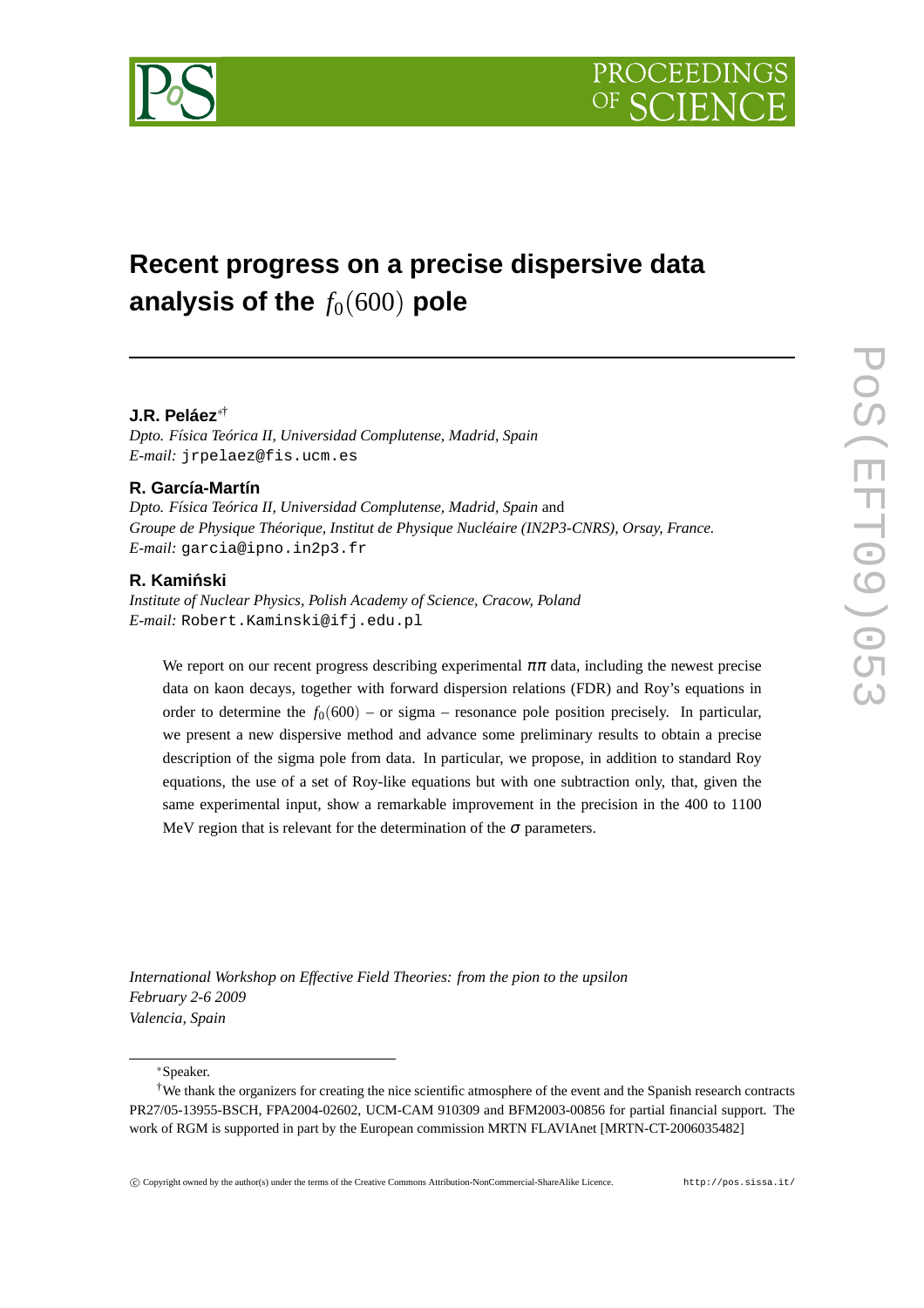## **1. Introduction**

For long, it has been known that the correlated exchanged of two pions in the scalar-isoscalar channel, I=0, J=0, plays a key role in the nucleon-nucleon attractive interaction [1], usually modeled by the exchange of a scalar isoscalar meson, the so called "sigma" resonance. This channel is also of relevance since one expects the lightest glueball (a characteristic feature of the non-abelian nature of QCD) to show up with these quantum numbers. However, its identification can be complicated due to the presence of other states, not just the usual  $\bar{q}q$  mesons but also possible exotic states, like tetraquarks, molecules, all of them possibly mixed. Actually, most of the interest in this channel comes from the fact that the identification of the scalar multiplets of mesons is still rather controversial (see the Particle Data Group – PDG from now on– "Note on Scalar Mesons"[2] for a brief account and references). Being the lightest hadronic resonance with the quantum numbers of the vacuum, this sigma state plays in many models a relevant role in the realization of the spontaneous chiral symmetry breaking of QCD. Actually it has many similarities – but also many differences– with the linear sigma model used to implement the Higgs mechanism in the Electroweak Symmetry Breaking Sector of the Standard Model. Finally, the interest of this state for Effective Field Theories, and in particular for Chiral Perturbation Theory, is to understand why, despite being so light and strongly coupled to pions, it plays such a small role, if any at all, in the saturation of the values of the low energy constants of Chiral Perturbation Theory. Moreover, the position of this pole could be setting the applicability limits of the chiral expansion.

The existence and properties of this "sigma" resonance have been very controversial since its proposal. Just for illustration, until 1974 the PDG listed a 0+ isoscalar state as "not well established", but it was removed from 1976 until 1994, coming back in 1996. The reason, of course, is that this state is extremely wide: its width is comparable to its mass, so that for many authors this was not even considered a particle or a resonance since it barely propagates and it is very hard to see experimentally. For this reason its mass and width are usually quoted from its pole position, namely  $\sqrt{s_{\text{pole}}} \sim M - i\Gamma/2$ . Note that the pole position is well defined but its relation with the mass and width is just a notation abuse, since that identification is only correct for narrow Breit-Wigner resonances. The effect of the sigma, without the complications and subtleties of nucleon-nucleon scattering, has been traditionally seen as a broad enhancement in difficult  $\pi\pi$  scattering experiments. Generically, these data are extracted from  $\pi N \to \pi \pi N$  scattering using different models and are thus affected by large systematic uncertainties. This was one of the main reasons why, in its 1996 return to the PDG, the properties of the sigma, now called  $f_0(600)$ , were very conservatively estimated as: "Mass: 400 to 1200 MeV" and "Width: 600 to 1000 MeV". After 2000 the sigma pole has been observed in decays of heavier mesons, which have much better defined initial states and very different systematics from  $\pi\pi$  scattering. Actually, the PDG, in 2002, declared the  $f<sub>0</sub>(600)$  a "well established state", although they kept the same conservative range for its mass and width. This huge uncertainty was due to the fact that old  $\pi\pi$  scattering data have the huge systematic uncertainties and are often contradictory. Moreover, the choice of data sets varies among different works. To make things worse, a wide variety of extrapolations from the data on the real axis to the complex plane had been performed, and the sigma pole position was thus affected by strong model dependences.

In recent years, some light has been shed in this longstanding problem from the Effective Field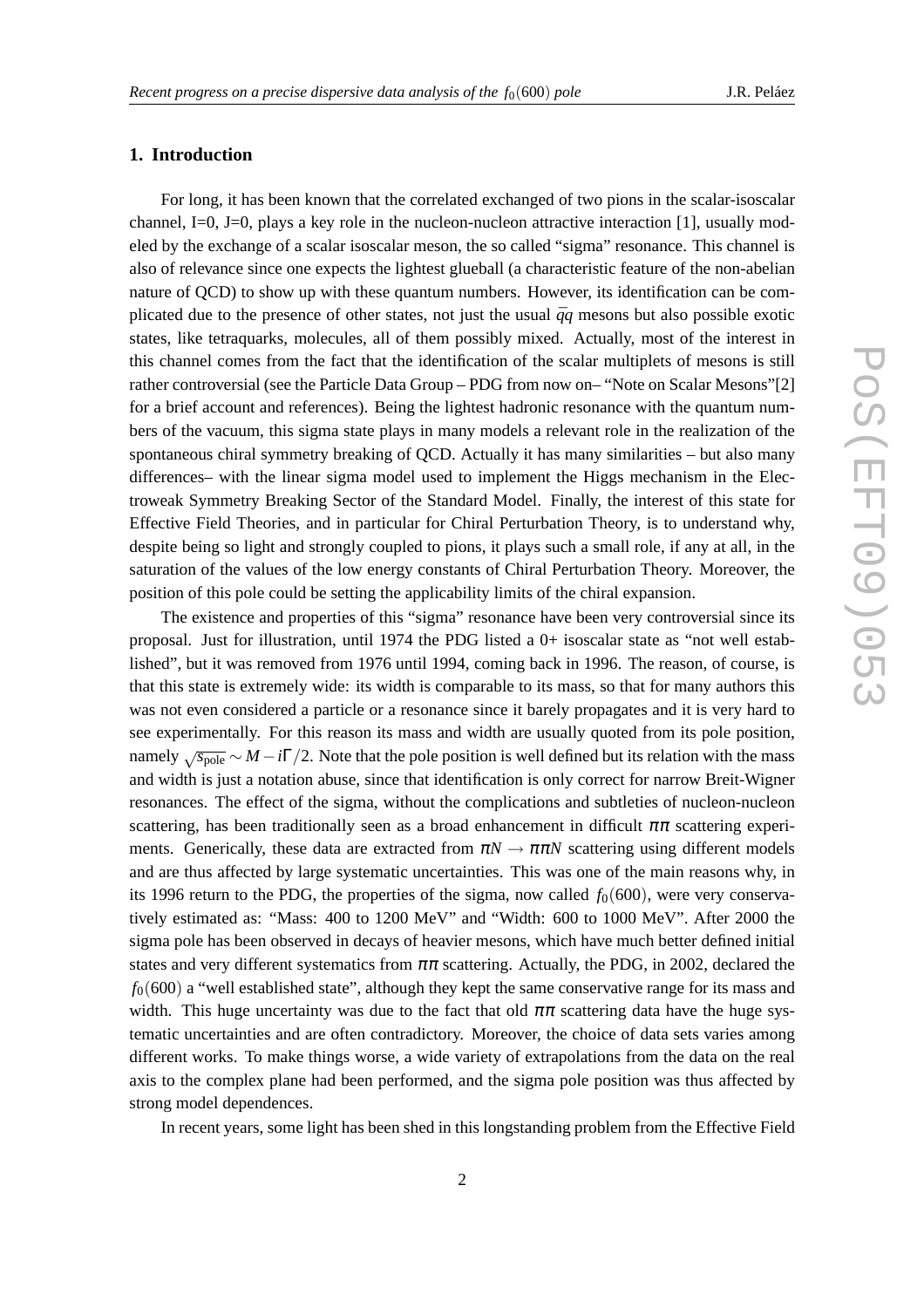Theory approach combined with Dispersion Theory. The interest of these techniques is that they provide a *model independent approach* to analytically continue an amplitude away from the real axis provided we know its imaginary part for physical values of the energy, which is obtained from data. The Effective Field Theories provide constraints on the subtraction constants (subtractions are needed to make the dispersive integrals converge). For example, dispersion relations for partial waves of definite isospin and angular momentum, but using low energy constraints from ChPT, and some other approximations on the left cut, had already been successfully used for determining the position of the sigma pole

$$
440 - i245 \text{ MeV} \qquad \text{Dobado, Pelaez (1997) [3]}
$$
 (1.1)

$$
(470 \pm 50) - i (260 \pm 25) \text{ MeV}
$$
 Zhou *et al.* (2005) [4] (1.2)

showing a remarkably good agreement. Similar results were obtained in 2004 with unitarized coupled channel ChPT in [5]. Although there is no dispersive derivation for this coupled channel formalism, the single channel version, which is the most relevant for the sigma, is obtained from dispersion relations. As usual with this kind of dispersion relations, the biggest problems come from the evaluation or the approximations made on the left cut and the associated crossing symmetry. However, there exists a twice-subtracted dispersive representation that incorporates crossing exactly, written by Roy [6], and widely used in the 70's ( see [7] and references therein). In recent years, these Roy equations have been used either to obtain predictions for low energy  $\pi\pi$  scattering, sometimes using Chiral Perturbation Theory (ChPT) [8, 9], or to test ChPT [10], as well as to solve old data ambiguities [11]. Most recently, it has been shown that the sigma pole region lies within the applicability range of Roy Eqs. [12] which, combined with the ChPT *predictions* for the scalar scattering lengths, yields:

$$
\sqrt{s_{\sigma}} = 441^{+16}_{-8} - i272^{+9}_{-19.5} \text{ MeV}
$$
 (1.3)

Note that they use no data below 800 MeV on S and P waves.

We want to remark that we are concentrated here on dispersive analysis of the sigma pole, but similar values have also been obtained with other models in the last years, like for instance in [13] and [5] (see also [14] for a general review and references).

Over the last few years, our group [15] has been analyzing the existing data using dispersive techniques with the aim of obtaining a precise description of  $\pi\pi$  scattering. We have used a combination of a complete set of Forward Dispersion Relations, sum rules, and most recently also Roy Eqs. to constrain the fits to the data. Contrary to other works, we do not solve Roy equations, but we just include them as *constraints* in the fits, to be satisfied within experimental uncertainties. In addition, note that we do not include ChPT predictions on purpose, so that, on the one hand, we can test its predictions and on the other hand we can use our results to determine some of the ChPT parameters with precision. Furthermore, since *ours is a data analysis* our works include all available experimental data, in particular those from  $K_{14}$  decays, since the results from the E865 collaboration at Brookhaven [16], and especially the recently published data from NA48/2 [17] provide us with very precise data on pion-pion scattering at very low energies.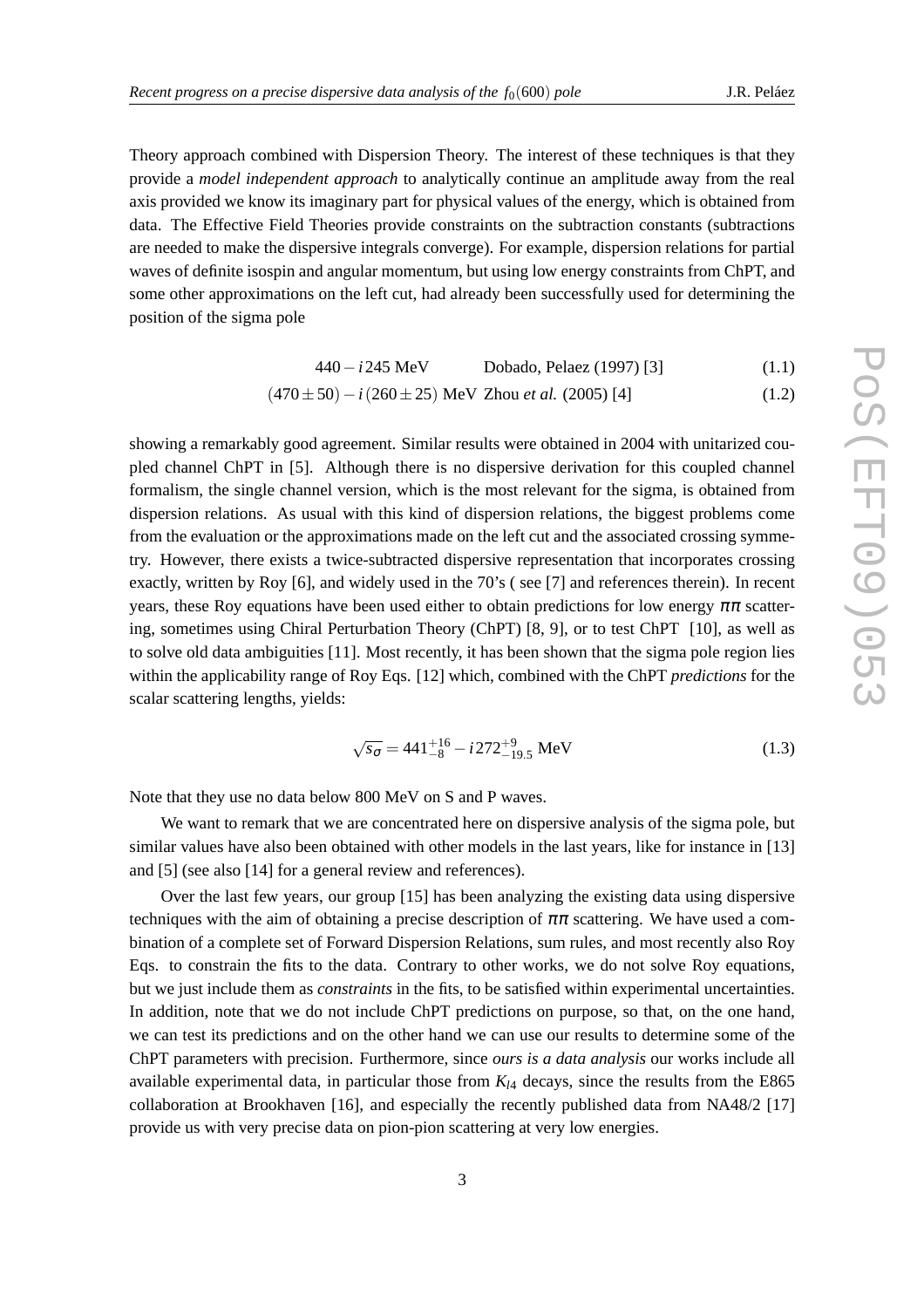#### **2. Work in progress: once subtracted Roy-like Equations**

As explained by R. García-Martín in his talk in this workshop, we have recently derived a new set of Roy-like equations but with just one subtraction – that we call GKPY equations. Actually, one subtraction alone still ensures convergence due to the u-s cut cancellations of the Pomeron contribution. A brief description of these equations can be found in the talk of R. García-Martín and in R. Kaminski's talk in the Meson08 Conference  $[18]$ . The relevant remark is that, given the same experimental input in the integrals, they yield much smaller uncertainties in the 400- 1100 MeV region than standard Roy Eqs., which nevertheless are much more accurate below 400 MeV. Thus, the GKPY equations are very well suited for a precise analytic continuation of the  $\pi\pi$ amplitude to the complex plane and the determination of the sigma pole from data.

Very briefly, our approach can be summarized as follows:

We use the simple data parametrizations already detailed in Ref. [15], except that we now impose a continuous matching of the derivative between the low-energy and intermediate energy S0 wave parametrizations (see R. García-Martín talk in this workshop). It is enough to say here that two different sets of parameters are considered:

- *Unconstrained Fits to Data* (UFD), in which each partial wave is fitted independently. This set satisfies both FDR and Roy's equations within the experimental errors in all waves except: the Roy equation for the S2 wave, for which the deviation is about  $1.3\sigma$ , and the antisymmetric FDR above 930 MeV by a couple of standard deviations. In addition, the GKPY equations for the P wave and the S0 wave between 1 and 1.1 GeV are only satisfied within roughly 1.7 standard deviations.
- *Constrained Fits to Data* (CFD), We have obtained a new CFD set by constraining the fits to satisfy FDR, Roy and, improving what we did in KPY08, we now also impose GKPY equations. Note that, in this way, all waves are correlated. This new CFD set provides a remarkably precise and reliable description of the experimental data, and at the same time satisfies all equations remarkably well, with the only exception of the GKPY S0 wave between 1 and 1.1 GeV, which is satisfied within 2 sigmas. Since we impose Roy and GKPY equations as constraints up to 1.1 GeV, it was expected that close to that energy their behavior could be somewhat worse. A similar effect, but less marked, occurs with the fulfillment FDR equations up to where we use them as constraints, namely 1.42 GeV.

These two sets, and particularly the CFD, provide a very reliable and accurate parametrization of the partial waves up to 1 GeV, and a rather good one above, up to 1.42 GeV. These parametrizations provide the imaginary part of the amplitude used as input in the dispersive integrals of Roy or GKPY equations that we will use to obtain the sigma pole position.

In particular, an elastic resonance has an associated pole on the second Riemann sheet of the complex plane S-matrix, which, as it is well known, corresponds by unitarity to a zero on the first sheet. As usual then, we just look for zeroes of the S-matrix on the physical sheet,  $S_0^0(s)$  =  $1+2i\sigma(s)t_0^0(s)$ , using the analytic extension provided by Roy's or GKPY equations. Their domain of validity has been shown to cover the region of the complex plane where the sigma lies [12].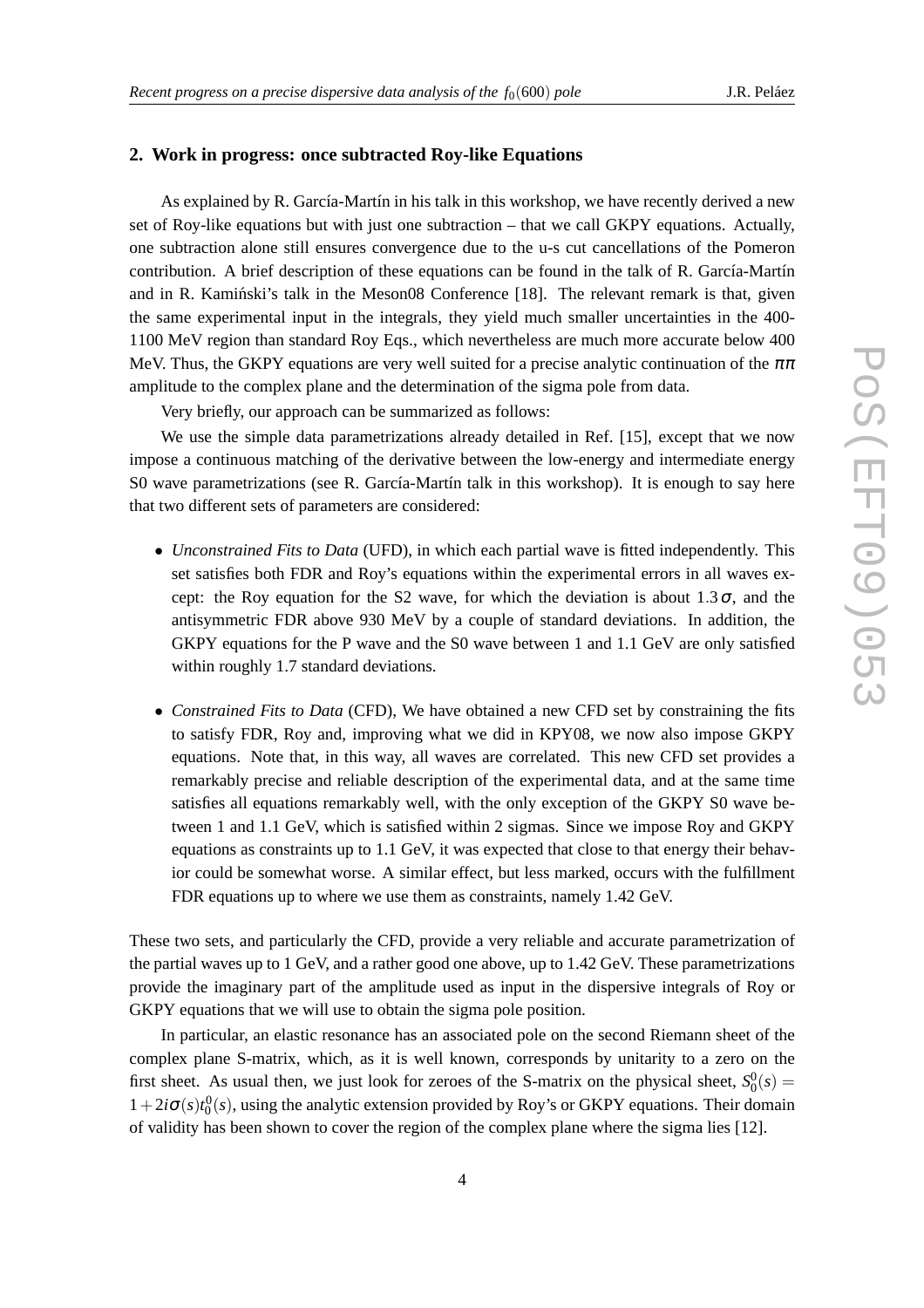#### **3. Preliminary dispersive data analysis for the sigma pole**

Despite Roy and GKPY equations are satisfied only approximately by the UFD set, we have also used it as input for Roy's equations, which yields  $\sqrt{s_{\sigma}}$  = (426 ± 25) – *i*(241 ± 17) MeV. This can be compared with the pole  $\sqrt{s_{\sigma}}$  = (484 ± 17) – *i*(255 ± 10) MeV directly obtained from the UFD parametrization [19], that fitted elastic scattering data only, without using Roy equations for the analytic continuation.

Of course, the pole position will be much more reliable if the input satisfies the dispersive representation better, as it is the case for the new CFD set, for which we find:

$$
\sqrt{s_{\sigma}} = (455 \pm 29) - i(254 \pm 14) \text{ MeV}, \text{ (preliminary CFD set with Roy equations.)}
$$
 (3.1)

which still has big uncertainties due to the strong dependence of Roy's equations on the scattering lengths, in particular of the  $a_0^2$ , which is known experimentally with less precision. Let us remark that these values are preliminary and will be subject to further improvement. As commented above, the most accurate results for the sigma pole are obtained when using the GKPY equations with the new CFD set:

 $\sqrt{s_{\sigma}}$  = (465 ± 11) − *i*(251 ± 12) MeV, (preliminary CFD set with GKPY equations.) (3.2)

which we consider our best result, although keeping in mind that it is just *preliminary*, since we are still improving our fits and parametrizations, and particularly the estimation of uncertainties. Note that both the mass and width resulting from our dispersive data analysis lie only slightly above one standard deviation of the ChPT+Roy equations prediction in [12], i.e., Eq.(1.3) above. A fairly good agreement.

In Fig.1 we show our results versus the PDG compilation of sigma poles. We have highlighted the other dispersive results commented above in order to show that all dispersive results are in remarkable good agreement, taking into account the large systematic uncertainties present in the experimental data. Actually, in that plot it can be easily seen that *even being extremely conservative*, all dispersive results from  $\pi\pi$  scattering ( and also the determinations from production processes) are comfortably included in a region which, at least for the mass is almost an order of magnitude smaller than the present estimate of the PDG and a factor of two smaller for the width. We consider that such an estimate should be reconsidered in view of the good agreement of the model independent dispersive techniques.

#### **References**

- [1] M. H. Johnson and E. Teller, Phys. Rev. **98**, 783 (1955).
- [2] C. Amsler *et al.* [Particle Data Group], Phys. Lett. B **667**, 1 (2008).
- [3] A. Dobado and J. R. Pelaez, Phys. Rev. D **56**, 3057 (1997)
- [4] Z. Y. Zhou, G. Y. Qin, P. Zhang, Z. Xiao, H. Q. Zheng and N. Wu, JHEP **0502**, 043 (2005)
- [5] J. R. Pelaez, Mod. Phys. Lett. A **19**, 2879 (2004)
- [6] S. M. Roy, Phys. Lett. B **36**, 353 (1971).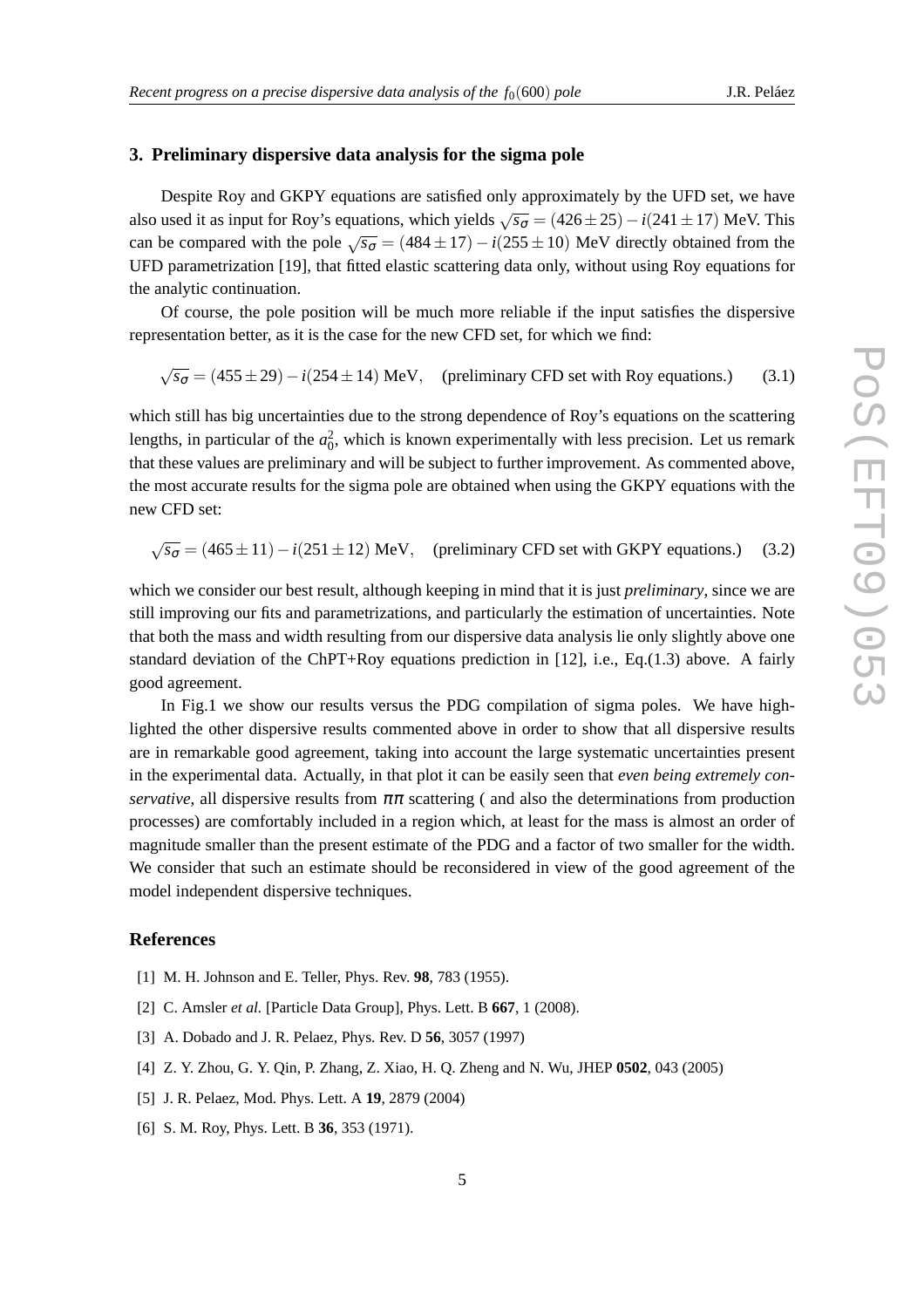

**Figure 1:** The sigma poles listed in the PDG(from the 2006 edition, the 2008 edition is almost identical when including the rest of the points in this plot). We have highlighted those poles obtained from dispersive approaches using some Chiral Perturbation Theory input in different forms, together with the preliminary results of the model independent dispersive data analysis reported in this talk. Note the good agreement of the dispersive results, all of them concentrated in a small region of the complex plane, versus the present estimate in the PDG (light grey rectangle).

- [7] M. R. Pennington and S. D. Protopopescu, Phys. Rev. D **7** (1973) 1429 and Phys. Rev. D **7**, 2591 (1973). J. L. Basdevant, C. D. Froggatt and J. L. Petersen, Phys. Lett. B **41** (1972) 173; Phys. Lett. B **41** (1972) 178. Nucl. Phys. B **72**, 413 (1974).
- [8] B. Ananthanarayan, G. Colangelo, J. Gasser and H. Leutwyler, Phys. Rept. **353** (2001) 207
- [9] G. Colangelo, J. Gasser and H. Leutwyler, Nucl. Phys. B **603** (2001) 125
- [10] S. Descotes-Genon, N. H. Fuchs, L. Girlanda and J. Stern, Eur. Phys. J. C **24**, 469 (2002)
- [11] R. Kaminski, L. Lesniak and B. Loiseau, Phys. Lett. B **551**, 241 (2003)
- [12] I. Caprini, G. Colangelo and H. Leutwyler, Phys. Rev. Lett. **96**, 132001 (2006)
- [13] E. van Beveren*et al.* Z. Phys. C **30**, 615 (1986). R. Kaminski, L. Lesniak and J. P. Maillet, Phys. Rev. D **50** (1994) 3145. R. Delbourgo and M. D. Scadron, Mod. Phys. Lett. A **10** (1995) 251. S. Ishida *et al.*, Prog. Theor. Phys. **95** (1996) 745. M. Harada, F. Sannino and J. Schechter, Phys. Rev. D **54** (1996) 1991. N. A. Tornqvist and M. Roos, Phys. Rev. Lett. **76** (1996) 1575. J. A. Oller and E. Oset, Nucl. Phys. A **620**, 438 (1997) [Erratum-ibid. A **652**, 407 (1999)] J. A. Oller, E. Oset and J. R. Pelaez, Phys.